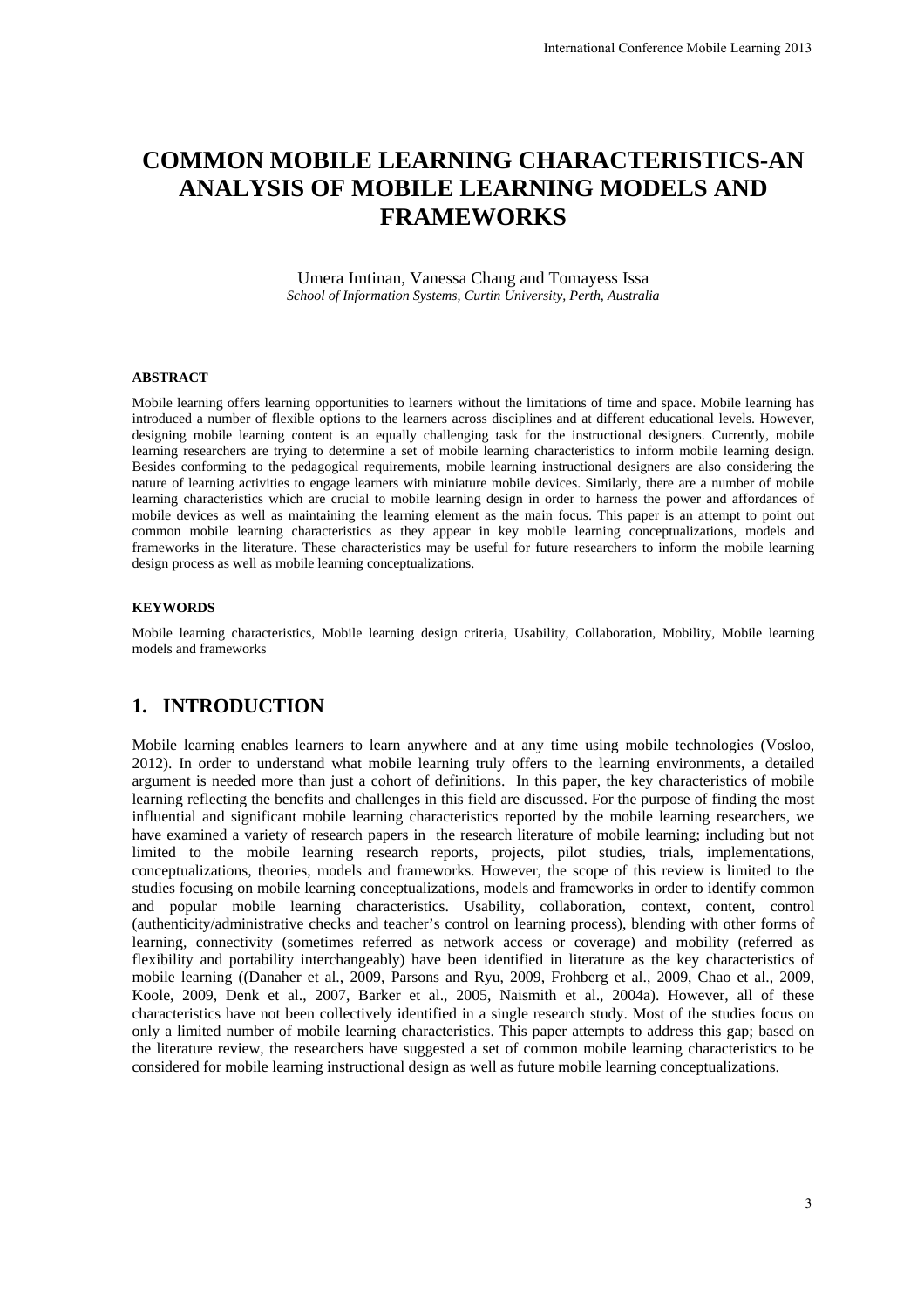#### **2. RESEARCHING MOBILE LEARNING CHARACTERISTICS**

For the purpose of researching and identifying set of common mobile learning characteristics, mobile learning conceptualizations, models and frameworks will be discussed in this review. A number of scholarly sources were examined including Science Direct, ACM Digital Library, Proquest (ABI-INFORM) and SpringerLink. Further, the researchers manually consulted several journals that regularly publish mobile learning research. These journals include: International Journal of Mobile Learning and Organizations, International Journal of Mobile and Blended Learning, Computers and Education, Journal of Computer Assisted Learning and British Journal of Educational Technology. Since there are relatively few research articles that focus in particular on the conceptualization of mobile learning, the proceedings of a few popular conferences such as the MLearn series and IADIS Mobile Learning conferences were also examined.



Figure 1. Mobile Learning Characteristics - Literature Snapshot

The above mentioned literature sources from 2005 to 2012 were scanned for the terms "mobile learning models and frameworks" and "mobile learning conceptualization". The initial search yielded around 700 articles using these keywords. Further, a filter term "mobile learning characteristics" was applied; however, it did not yield significant results.

The researchers realized that not every mobile learning researcher used this terminology to classify mobile learning characteristics in their discussion of models and frameworks. Therefore, the researchers decided to examine the resultant articles manually to look for the mobile learning characteristics; these were narrowed down to 19 studies matching the purpose of the review. Mobile learning researchers have discussed mobile learning characteristics in a number of studies; however, most of the studies found in the literature so far did not provide a comprehensive list of mobile learning characteristics in a single research setting.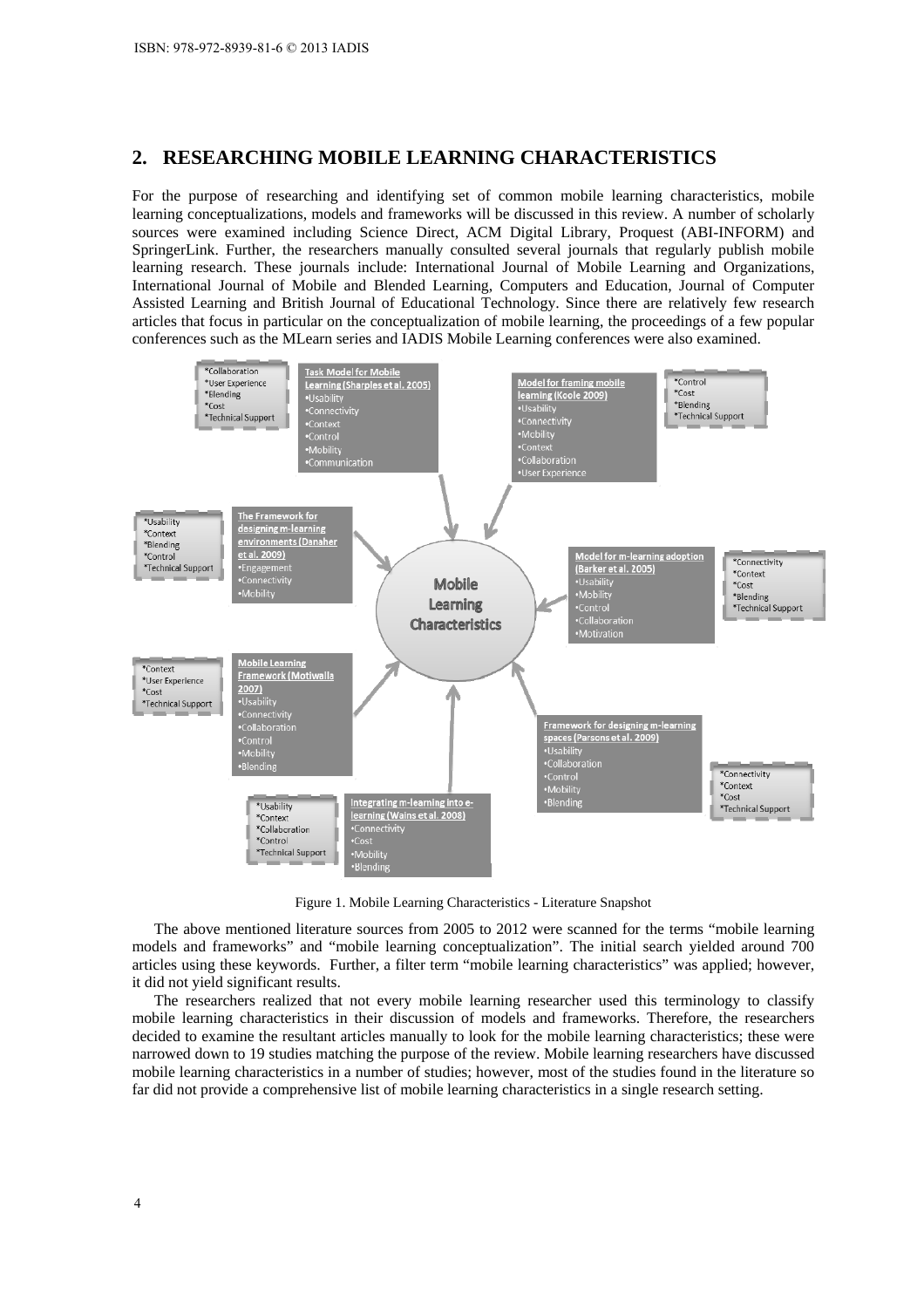As shown in Figure 1, the researchers have presented a snapshot of the mobile learning characteristics discussed and not discussed in the most-cited mobile learning studies in the literature, using some of the selected studies to explain how the researchers have analyzed and compared each study for mobile learning characteristics. In Figure 1, the inner rectangles show the main mobile learning characteristics considered in that study; the outer rectangles contain the characteristics which have not been considered in that particular study. Regarding mobile learning characteristics, the findings from the literature showed that most of the studies have focused on a particular set of mobile learning characteristics such as usability, collaboration, flexibility and connectivity (See Figure 1). Some of the characteristics such as context, control, engagement and blending mobile learning with other forms of learning have been used by only a few of the mobile learning researchers while other mobile learning characteristics such as user experience, motivation, technical support and cost have rarely been included and accumulated in most of the mobile learning models and frameworks. This paper compiles the set of common mobile learning characteristics including all of these characteristics mentioned in the extant mobile learning literature. It is also important to point out that different studies may have used different terminology for the same characteristics. For example, 'mobility' and 'flexibility' have been used interchangeably in many studies; the same goes for 'connectivity' and 'network access point' in the same context (Frohberg et al., 2009, Koole 2009). Therefore, the researchers grouped similar characteristics the one name predominantly used in the literature to represent each character or concept and used it in subsequent sections in this paper in order to maintain consistency and avoid confusion for the reader. The next section presents a detailed account of the common mobile learning characteristics as determined in this paper. International Conference Mobile Learning 2013<br>
shot of the mobile learning characteristics<br>
undies in the literature, using some of the<br>
undipared each study for mobile learning<br>
characteristics considered in<br>
the mobile l

# **3. COMMON MOBILE LEARNING CHARACTERISTICS**

Current mobile learning literature shows that mobile learning researchers have been experimenting on a number of mobile learning characteristics. After the rigorous process of scanning and reviewing literature, the researchers have concluded that usability, collaboration, context, control, connectivity, mobility, content, blending, technical support and cost are the common mobile learning characteristics. It appears from the literature that these characteristics have been incorporated and researched in most of the mobile learning studies dealing with the subject so far. The following sub-sections discuss each of these common mobile learning characteristics in detail.

## **3.1 Usability**

Usability relates to the ease of using mobile devices for learning purposes in respect to screen size, battery life, size, weight, memory, processing power, compatible applications and user interface (Koole, 2009, Kukulska-Hulme, 2005b). Other than these basic usability issues, Koole (2009) includes a number of other factors such as aesthetic appeal of the device, simplified display, fewer steps required to perform a task, ease of navigation, customization options and environment or climate of the place where the learner is located. Besides the usability features of mobile devices, Kuen (2006) provides a usability guidelines framework for designing mobile learning portals which focuses on analyzing the learner's usage skills, human-mobile interaction and interface design as main categories to develop usability guidelines for designing mobile learning portals containing mobile learning content and applications. Bearing in mind the fact that current mobile devices, and the ones used in previous pilot projects such as PDAs and smart phones, are not built for learning purposes, it is more likely that learners will face usability problems. Therefore, researchers such as Kuen (2006) recommended guidelines for designers of mobile learning portals. However, as the mobile devices are becoming multi-purpose and more sophisticated in design and functionality, the basic usability problems such as battery life, memory capabilities and screen size limitations, will diminish (Wu et al., 2012, Ambient-Insight's, 2008).

## **3.2 Collaboration**

Collaboration demonstrates the level of communication and interaction between the learner and the teacher as well as among other learners (Parsons and Ryu, 2009). A number of studies around the world have shown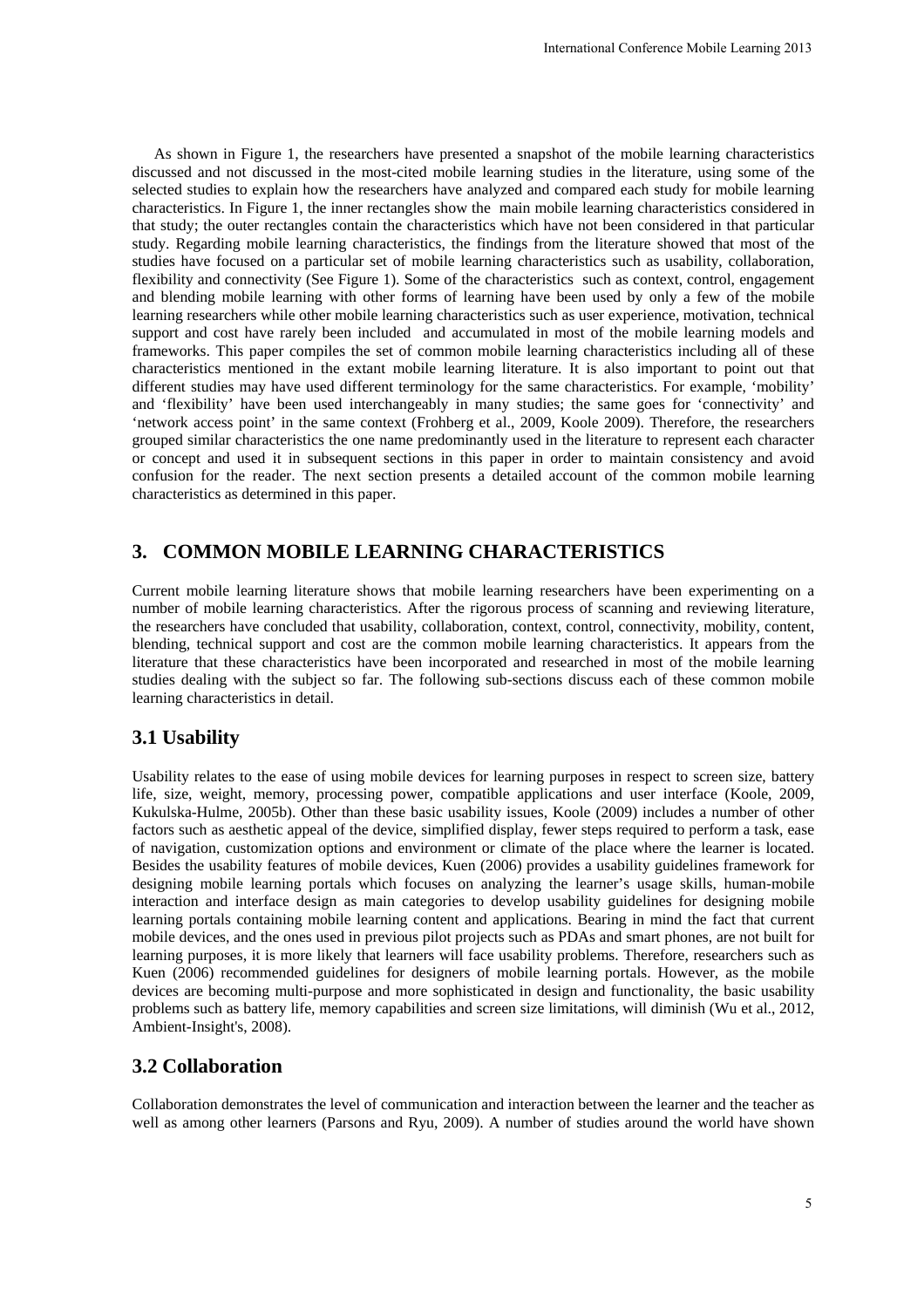that mobile learning will make learning processes more informal and collaborative (Mifsud, 2002). Collaboration in learning has been proven to enhance learning outcomes. Parsons et al. (2009) argue that collaborative learning gives better understanding of the subject matter to all contributors or group members and this in itself is a good reason for accepting mobile technologies in learning environments. Palfrey et al. (2008, 248) relate mobile technologies to collaborative learning because the former can be utilized the best in order to reap the benefits of "team-based learning". Spikol et al. (2009, 174) refer to Piagetian theories of collaborative learning based on "conversations that can result in cognitive restructuring" and Vygotskian views about "peer-to-peer interaction" which facilitate knowledge sharing and knowledge creation. Mobile learning encourages collaboration among learners, teachers and other stakeholders in learning environments (Barker et al., 2005). A number of mobile learning projects have been implemented around the world showing improved learning outcomes by students when engaged in a range of collaborative activities including field work, group projects and classroom activities. Furthermore, most mobile learning theorists in the current literature have included collaboration or collaborative learning activities as one of the driving factors in the adoption and/or acceptance of mobile learning by education providers at the elementary school level, college level or university level (Danaher et al., 2009, Ford and Leinonen, 2009, Motiwalla, 2007).

#### **3.3 Context**

Context refers to the physical environment of the learner or where the learning takes place (Frohberg et al., 2009). Mobile learning presents learners with a variety of contexts where they can learn and experiment in real-world situations (Geddes, 2004). Learners can interact with the environment and make sense of the objects with location awareness of mobile devices such as museum tours; an example is the Tate modern Multimedia tour pilot project and MobiLearn project where learners experienced contextualized learning using mobile devices during the tour that provide information about objects on display (Proctor and Burton, 2003, Bormida et al., 2002). A study by Chen et al. (2003) reporting on the observation of birds on a farm is another example of context in the mobile environment where students, on a field trip, learn about birds by observing the physical activities of birds and use mobile devices to record information and identify objects. The context of the learner can be a classroom or any other controlled learning environment such as a mobile learning study conducted by (Lowery, 2005) where a teacher uses a quiz in the classroom and relies on responses from the students to proceed with the learning session. Spikol et al. (2009, 174) discuss context in relation to collaboration for mobile learning and define context as "information and content in use to support a specific activity (being individual or collaborative) in a particular physical environment". In mobile learning, the context of the learner is a key construct as mobile devices allow the learner to access, navigate and make sense of information where and when it is needed.

#### **3.4 Control**

Control refers to the amount of grip a teacher or a learner has on the learning process for smooth continuity and best outcomes (Frohberg et al., 2009). When designing mobile learning environments, it is very important to emphasize the role of the moderator who mediates the learning process, controls it to a certain extent and creates the learning environment which nourishes learners with guided reflection; otherwise, learners may be at risk of losing direction (Sharples et al., 2005). As a theoretical foundation for their mobile learning research, Harrington et al. (2009) discuss the concept of authentic learning where students are able to resolve real-time complex problems in professional environments and by reflection create new knowledge, at times guided by teachers. The teacher's role and intervention in the learning process is of vital importance. Pachler et al. (2010, 160) refer to "the conversational framework for supporting the formal learning process" suggested by Laurillard (2007, 160) which shows the notion of "the world of experience" for the role of teacher in the learning process; they present a further critical analysis of the conversational framework.

"Learning is viewed as a series of iterative conversations with the external world and its artifacts, with oneself, with other learners and, of course, teachers". Frohberg et al. (2009, 317) have categorized mobile learning projects (published up to 2007) from a fully teacher-controlled learning scenario to a fully learnercontrolled learning scenario and recommend scaffolding as an optimized option in the middle of the two extremes; their reasons for scaffolding recommendations include:

1. Learners are from a variety of backgrounds and have distinct learning needs.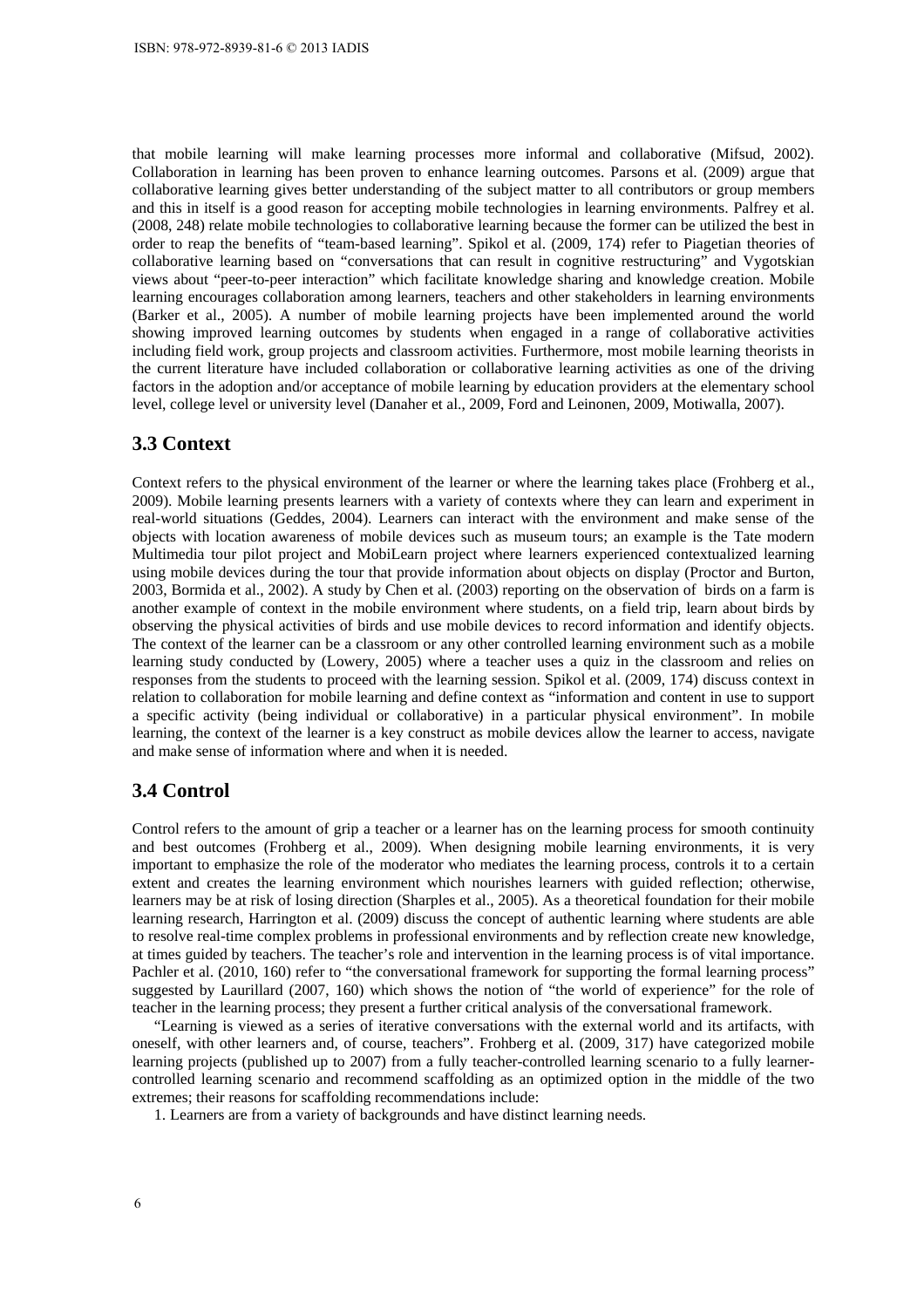2. Different phases of the learning process may vary in terms of need for scaffolding.

3. Scaffolding may be very appropriate for individual learning and team-based learning.

4. Learners may encounter unexpected problems or opportunities and may need to take the initiative when making decisions by themselves at times.

In mobile learning environments, it is quite crucial to decide how autonomous a learner should be so that the best learning outcomes can be achieved; therefore, it is important to consider the level of control when designing mobile learning environments.

## **3.5 Connectivity**

Connectivity, in respect of mobile technologies, refers to how mobile devices can connect wirelessly using a variety of cellular and wireless access technologies such as GPS, EDGE, GPRS, GSM, 3Gs, 4Gs, WiMAX, WiFI, WLAN (Roschelle, 2005, Ambient-Insight's, 2008). Mobile connectivity includes voice telephony and internet access for data transmission. Connectivity, as a mobile learning characteristic, relates to how effectively a learner can access the required information or learning material on a mobile device (Koole, 2009). Network access technologies work as an interface between users, mobile devices and learning resources. Learning resources may be accessible through a wide range of mobile technologies and devices. In the mobile learning arena, a few researchers have used the term 'accessibility' for network access capabilities and access technologies; however, accessibility is generally referred to in relation to the provision of proper facilities for the people with disabilities (Rainger, 2005). Connectivity enables mobile learning to be more ubiquitous and portable (Traxler, 2005). As the network coverage continues to expand and develop better quality, more learners are likely to be attracted to mobile learning. Traxler (2005) also differentiates mobile learning from e-learning on the basis of connectivity and presence as he posits that mobile learning provides more opportunities for the learners to discover the knowledge-world in unique ways, which makes it distinct from e-learning and other forms of technology mediated learning. International Conference Mobile Learning 2013<br>
International Conference Mobile Learning<br>
and team-based learning.<br>
and team-based learning.<br>
Internation and may need to take the initiative where<br>
the internation of the lev

# **3.6 Mobility**

Mobility is sometimes used as an interchangeable term with flexibility and portability (Koole 2009). It is the ease of accessing learning material and collaborating with peers regardless of time and space (Kukulska-Hulme, 2005a). Mobility is one of the key constructs in the design of mobile learning systems and environments because mobility is, as noted by Sharples et al. (2002), a shared attribute of mobile devices and the conceptions of learning; students learn in different places and different times when mobile devices support them to learn anywhere-anytime (Pachler et al. 2012). Naismith et al. (2004, 4) define mobility as "the ability to link to activities in the outside world also provides students with the capability to 'escape' the classroom and engage in activities that do not correspond with either the teacher's agenda or the curriculum". Koole (2009) has used the term *portability*, meaning mobility, which allows mobile devices to be taken to different locations and environments and even to remote places. Subject to mobility characteristics, mobile learning is called spontaneous, contextual, on-demand, flexible, just-in-time, situated, portable and mobile (Traxler, 2009). Brown (2009) points out that mobility is becoming a way of life as it has made most mobile users keen to access resources and turned them into implicit learners. Further, Brown (2009) recommends that the mobility of the devices should be exploited to enrich the learning experience for learners.

## **3.7 Blending**

Blended learning is a ubiquitous learning solution which combines the benefits of various learning domains such as mobile learning, e-learning, face-to-face learning and contextual learning (Chao and Chen, 2009, Peter, 2007). Ally (2009) defines blended learning as a variety of learning approaches with virtual and physical learning resources combined appropriately. Accessing learning content on mobile devices is advancement in the blended learning arena as it takes the learning experience to be lifelong and informal (Pieri and Diamantini, 2009). Wan and Howard (2007, 187) mention that the ubiquity of mobile devices enables blended learning in terms of resources available on mobile devices and a number of learning activities that a learner can perform such as "concept-mapping, organization, note-taking, writing, researching, reading e-documents, doing worksheets and submitting them for checking, watching animations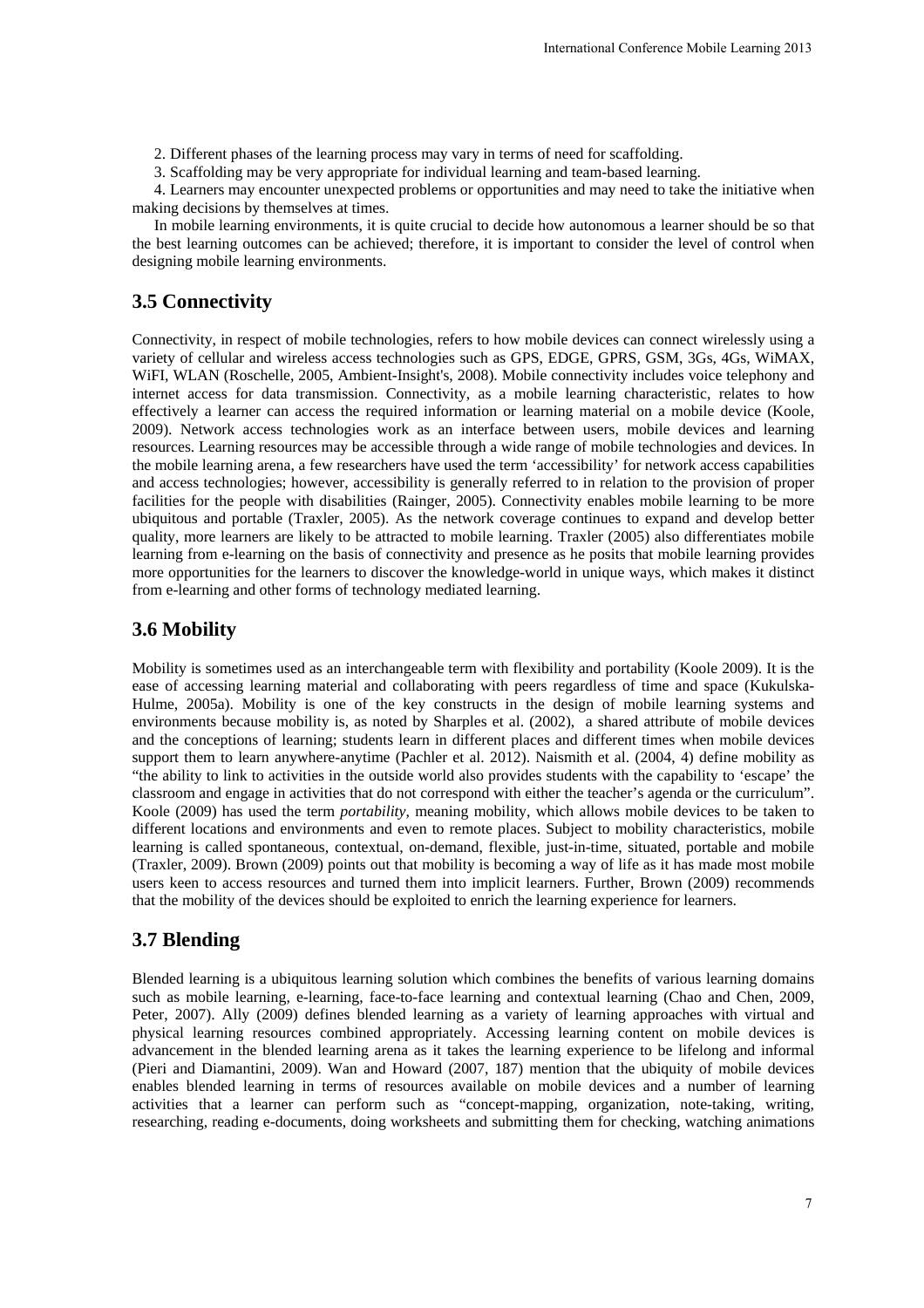and movies, drawing graphs, calculating mathematical problems, data collecting, doing their homework, keeping a reflective log, undertaking recording (voice and stylus) and interacting with simulations and multimedia educational materials. Having access to a hand-held all the time is like having all in one access to the pens, text books or other written resources, cameras, calculators, voice recorders, clocks and Internet." Naismith et al. (2004) also consider that adapting the blended approach to mobile learning is imperative because of its orientation with multiple theoretical and practical perspectives. Literature shows that mobile learning, when blended with other forms of learning, makes the learning experience more fruitful, rigorous and collaborative. Mobile learning provides an opportunity to support and enhance performance of learners and engage them in learning activities. To include mobile learning in mainstream education, blending it with existing learning forms such as face-to-face learning and e-learning is the rational solution for education providers.

## **3.8 Content**

Mobile learning content refers to the learning resources for students in a format compatible with mobile devices (Frohberg et al., 2009). Low (2007) has formulated a set of mobile learning standards in the Australian Flexible Learning Framework for creating, adapting, accessing and modifying learning content or learning material for mobile devices. Mobile learning content development depends on what kinds of learning activities are required for a specific learning scenario. The literature suggests a range of mobile learning activities such as accessing information remotely, file sharing, taking photos, recording and playing audio and video files and sharing these files remotely and creating collaborative content online (Parsons and Ryu, 2009, Naismith et al., 2004b). Traxler (2005, 264) in his definition of mobile learning, calls it "spontaneous, informal, bite-sized, light-weight, context aware, connected, personalized, interactive"; these terms indicate the type of content suitable for mobile learning. Mobile learning content can be custom built by education providers following individual institutional preferences; however, packaged content (usually called mobile learning applications or apps, as activities, are translated to apps by software developers) is also available in the market (Ambient-Insight's, 2008, Parsons et al., 2006).

## **3.9 IT or Technical Support**

Making mobile learning a seamless learning opportunity is not possible without technical support for teachers and students. Chen et al. (2010) suggest that the lack of appropriate technical and administrative support is one of the biggest factors influencing teachers' adoption of mobile learning. In particular, if teachers are digital immigrants and have to redesign courses for mobile learning, they would need quite a lot support to make the content bite-sized. More than the instructional design support, they would require technical support if they face any problems with uploading and maintaining mobile learning content (Chen et al., 2010, Prensky, 2009). Similarly, if students face any difficulties in accessing and downloading learning resources, technical support would be an immediate need. Literature shows that mobile learning implementation at different educational levels such as schools, colleges and universities required extensive IT or technical support to make the mobile learning implementation successful and reliable (Ford and Leinonen, 2009, Motiwalla, 2007).

#### **3.10 Cost**

Mobile learning design and implementation produce heavy costs for institutions, and learners may also need to pay for the mobile data usage. Dyson et al. (2009) point out that the cost of mobile learning adoption is a considerable hindrance for many education providers. The cost of mobile technologies for learning has been divided into four main categories by Dyson et al. (2009). Costs are incurred by the education providers and the students in various areas including usage charges, mobile hardware costs, mobile software costs and costs of networks utilized by education providers.

Usage charges refer to the telecom providers' bills for the data usage; these charges are billed to the learners directly and most of the education providers are not willing to approve any grants to cover the usage charges. These charges are quite high and expensive for students even in many developed countries (Scornavacca et al., 2009). Dyson et al. (2009) suggest that students may avoid extensive data charges by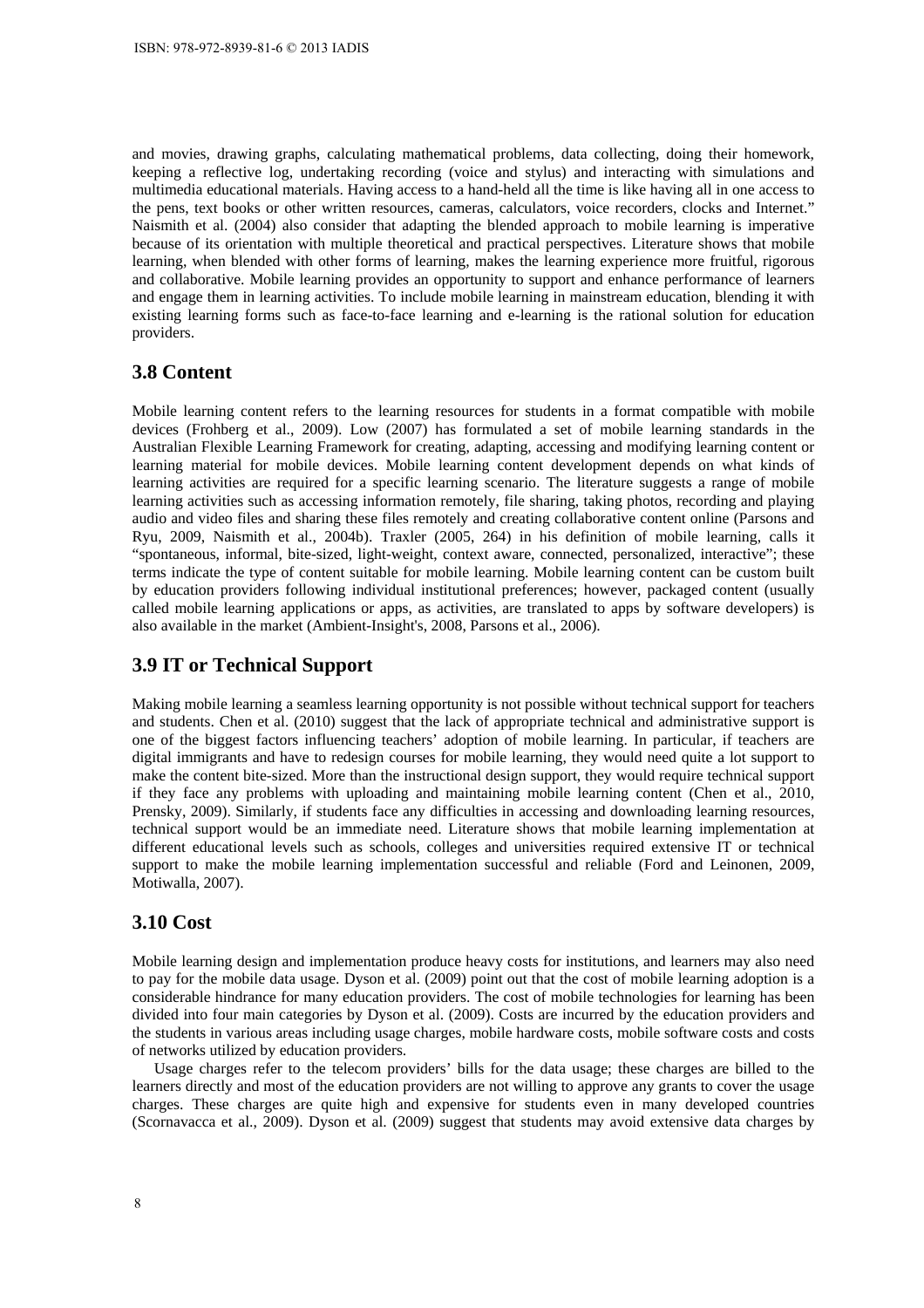downloading learning material on a PC and transferring it to a mobile device and they would prefer to use WI-Fi networks provided by institutions free of cost; however, avoiding costs for data usage may restrict them to using a number of opportunities provided by mobile learning on the move and outside the institutional premises. The price for purchasing a mobile device for learning is also quite high, but education providers often have funding to purchase mobile devices for research purposes. Interestingly, Economides and Grousopoulou (2009) found that students are willing to purchase even an expensive mobile device with advanced features. Similarly, Lundin et al. (2010) propose that education providers should exploit the students' personal devices for educational uses as they bring them to institutions and already use them for communication and social networking.

# **4. FUTURE RESEARCH**

Most of these characteristics have been discussed in mobile learning conceptualizations and theorizations and been researched through projects, trials and implementations of mobile learning. However, there are a number of mobile learning characteristics which are important but yet to be explored such as the cost associated with mobile learning implementation on the part of all stakeholders involved, how motivated the learners and teachers are in terms of initiating mobile learning in higher education, the impacts of the social and cultural backgrounds of the stakeholders on the success of mobile learning implementations (Pachler et al., 2012, Dyson et al., 2009, Barker et al., 2005). In addition, there is great research potential in investigating the mobile learning characteristics of under-served populations and developing nations and determining whether mobile learning is a convenient and affordable learning option (Traxler, 2009). These are possible future research directions which can extend the current set of common mobile learning characteristics presented in this paper. Currently, a research project is being carried out by the researchers of this paper to investigate mobile learning characteristics of a particular developing country as the first author's PhD research focus. This project involves students, teachers and administrative stakeholders in the higher education sector in an investigation of mobile learning characteristics of developing countries. The review of mobile learning characteristics in extant mobile learning research literature assisted the researchers to build a mobile learning conceptual model for Pakistan to investigate the mobile learning characteristics appropriate for Pakistani university environments in particular and for developing countries in general. The researchers will release a mobile learning conceptual model based on the mobile learning characteristics after the research results have been compiled. However, an initial mobile learning model was developed and published in 2010 (Imtinan et al., 2010). International Conference Mobile Learning 2013<br>
orbible device and they would prefer to use<br>
avoiding costs for data usage may restrice<br>
learning on the move and outside the<br>
clearanch purposes. Interestingly, Economides ca

## **5. CONCLUSION**

In order to include mobile learning in mainstream education, mobile learning design needs to be informed by certain criteria. The criteria for mobile learning design should include mobile learning characteristics such as usability of mobile devices for learning, enhanced collaboration among peers and teachers, learning in multiple contexts, teachers' control over the learning process and independence of learners, costs involved in providing mobile learning for different stakeholders, and mobile learning content design which include appropriate activities and applications in conjunction with the affordances of mobile devices. The mobile learning researchers are investigating these characteristics in conceptualizations and implementations in order to establish criteria for mobile learning design. This paper presents a comprehensive set of common and popular mobile learning characteristics suggested by mobile learning researchers to date; this set of characteristics will provide an input for future research in pursuit of optimum mobile learning design criteria.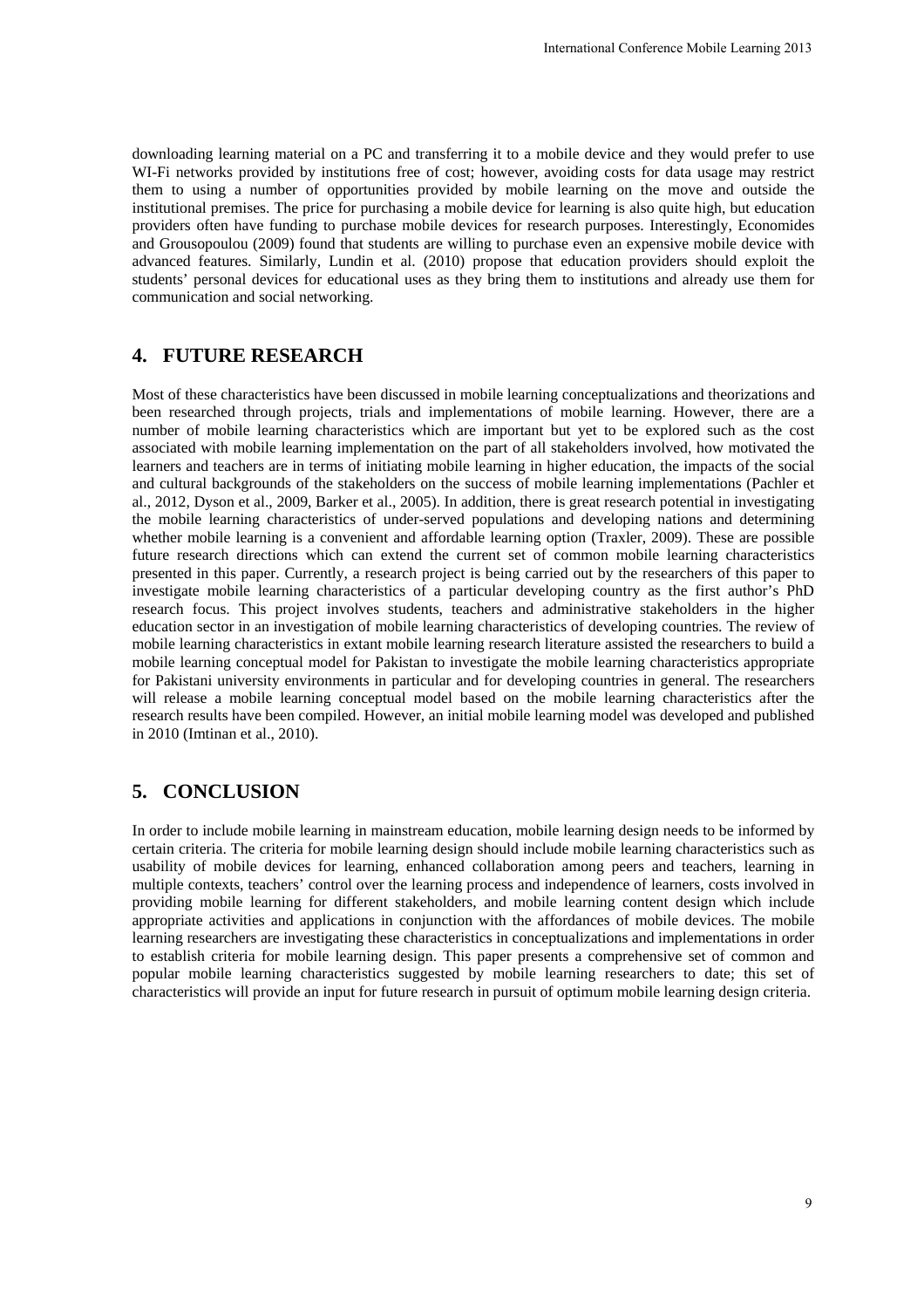#### **REFERENCES**

- ALLY, M. (ed.) 2009. *Mobile learning : transforming the delivery of education and training*: Edmonton, Canada : AU Press.
- AMBIENT-INSIGHT'S 2008. The US Market for Mobile Learning Products and Services: 2008-2013 Forecast and Analysis.
- BARKER, A., KRULL, G. & MALLINSON, B. 2005. A proposed theoretical model for M-Learning adoption in developing countries. MLearn, 2005.
- BORMIDA, G. D., LEFRERE, P., VACCARO, R. & SHARPLES, M. 2002. The MOBILearn Project: Exploring New Ways to Use Mobile Environments and Devices to Meet the Needs of Learners, Working by Themselves and With Others. *In:* ANASTOPOULOU, S., SHARPLES, M. & VAVOULA, G. N. (eds.). Birmingham, UK: The University of Birmingham, UK.
- BROWN, I. 2009. Art on the move: Mobility a way of life. *In:* HERRINGTON, J., HERRINGTON, A., MANTEI, J., OLNEY, I. & FERRY, B. (eds.) *New technologies, new pedagogies: Mobile learning in higher education.* University of Wollongong.
- CHAO, P.-Y. & CHEN, G.-D. 2009. Augmenting paper-based learning with mobile phones. *Interacting with Computers,* 21**,** 173-185.
- CHAO, R.-M., HUANG, S. Y., CHEN, J. C. H. & CHANG, J.-N. 2009. Development of STS collaborative tutoring strategy for u-learning environment. *International Journal of Mobile Learning and Organisation,* 3**,** 366-380.
- CHEN, C.-H., CHEN, S.-H., HWANG, G.-J. & YANG, T.-C. 2010. Factors influencing teachers' adoption of a ubiquitous technology application in supporting teacher performance. *International Journal of Mobile Learning and Organisation,* 4**,** 39-54.
- CHEN, Y. S., AMP & H., S. 2003. A mobile learning system for scaffolding bird watching learning. *Journal of Computer Assisted Learning,* 19**,** 347.
- DANAHER, P., GURURAJAN, R. & BAIG, A. H. 2009. Transforming the practice of mobile learning: promoting pedagogical innovation through educational principles and strategies that work. *In:* PARSONS, D. & RYU, H. (eds.) *Innovative mobile learning: techniques and technologies.* AU PRESS Canada.
- DANIEL SU KUEN, S. 2006. Usability guidelines for designing mobile learning portals. *Proceedings of the 3rd international conference on Mobile technology, applications \& systems.* Bangkok, Thailand: ACM.
- DENK, M., WEBER, M. & BELFIN, R. 2007. Mobile learning challenges and potentials. *International Journal of Mobile Learning and Organisation,* 1**,** 122-139.
- DYSON, L. E., RABAN, R., LITCHFIELD, A. & LAWRENCE, E. 2009. Addressing the cost barriers to mobile learning in higher education. *International Journal of Mobile Learning and Organization,* 3**,** 381-398.
- ECONOMIDES, A. A. & GROUSOPOULOU, A. 2009. Students' thoughts about the importance and costs of their mobile devices' features and services. *Telematics and Informatics,* 26**,** 57-84.
- FORD, M. & LEINONEN, T. 2009. MobilED-Mobile tools and services platform for formal and informal learning. *In:* ALLY, M. (ed.) *Mobile learning: transforming the delivery of education and training.* 1 ed.: AU PRESS Canada.
- FROHBERG, D., GÖTH, C. & SCHWABE, G. 2009. Mobile Learning projects; a critical analysis of the state of the art. *Journal of Computer Assisted Learning,* 25**,** 307-331.
- GEDDES, S. 2004. Mobile learning in the 21st century: Benefit for learners. *The knowledge tree,,* 6.
- HERRINGTON, J., HERRINGTON, A., MANTEI, J., OLNEY, I. & FERRY, B. 2009. Using mobile technologies to develop new ways of teaching and learning. *In:* HERRINGTON, J., HERRINGTON, A., MANTEI, J., OLNEY, I. & FERRY, B. (eds.) *New technologies, new pedagogies: Mobile learning*
- *in higher education.* University of Wollongong.
- IMTINAN, U., CHANG, V. & ISSA, T. Developing a mobile learning conceptual model for universities in Pakistan. *In:*  PIET KOMMERS, T. I. A. P. I., ed. Proceedings of the IADIS international conference: Internet Technologies and Society 2010, 2010 Perth, Australia. IADIS press, 316-320.
- KOOLE, M. L. 2009. A model for framing mobile learning. *In:* ALLY, M. (ed.) *Mobile learning: transforming the delivery of education and training.* AU Press Canada.
- KUKULSKA-HULME, A. 2005a. Introduction. *In:* KUKULSKA-HULME, A. & TRAXLER, J. (eds.) *Mobile learning: A handbook for educators and learners.* London and New York: RoutledgeFalmer.
- KUKULSKA-HULME, A. 2005b. Mobile usability and user experience. *In:* KUKULSKA-HULME, A. & TRAXLER, J. (eds.) *Mobile learning: A handbook for educators and trainers.* London and New York: RoutledgeFalmer.
- LOW, L. 2007. M-learning standards report. *In:* AUSTRALIAN GOVERNMENT, D. O. E., SCIENCE AND TRAINING (ed.) 1.0 ed.